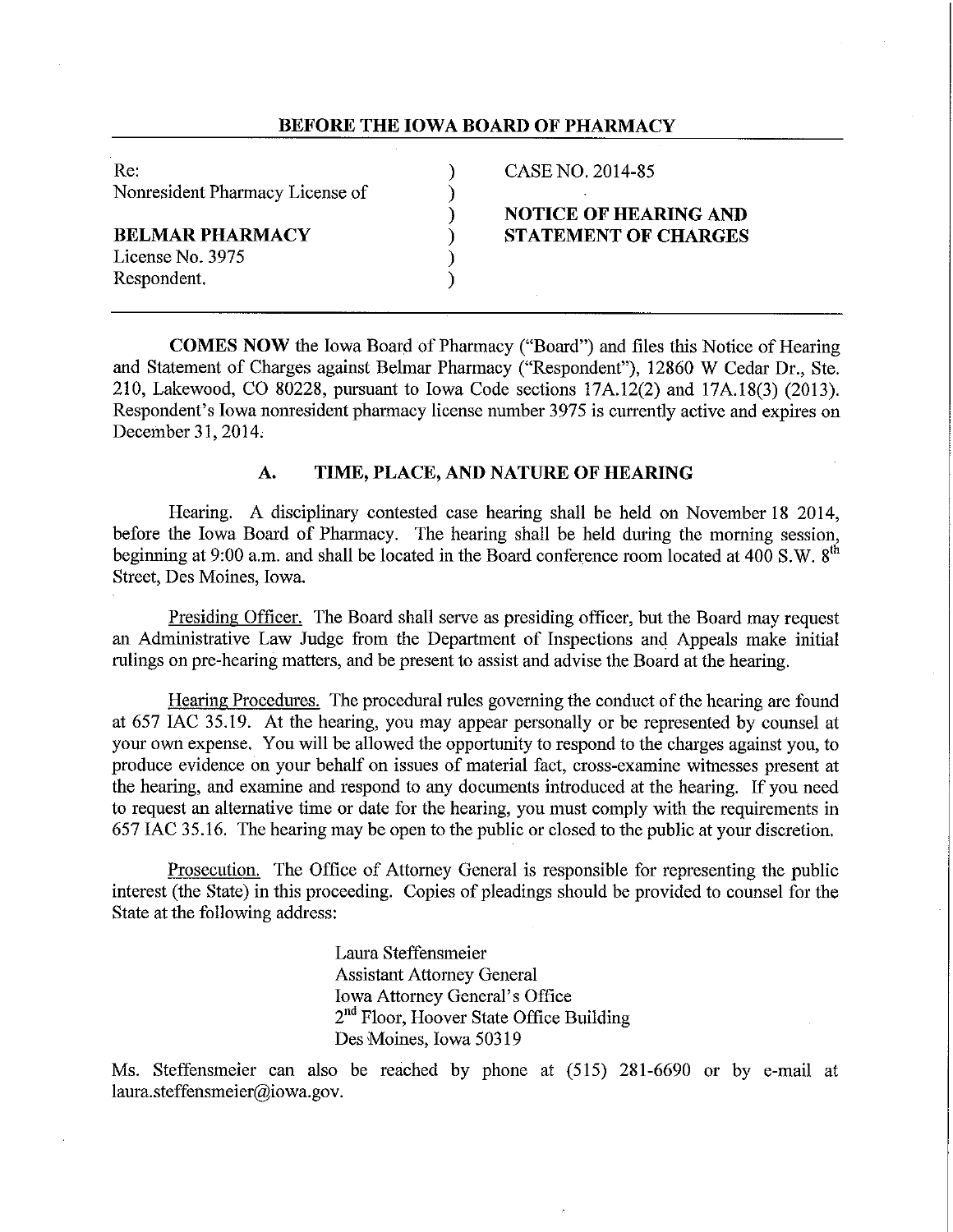Communications. You may contact the Board office at (515) 281-5944 with questions regarding this notice and other matters relating to these disciplinary proceedings. You may not contact individual Board members in any manner, including by phone, letter, or e-mail, regarding this Notice of Hearing and Statement of Charges. Board members may only receive information about the case when all patties have notice and the opportunity to participate, such as at the hearing or in pleadings you file with the Board office and serve upon all parties in the case.

# **B. LEGAL AUTHORITY AND JURISDICTION**

Jurisdiction.. The Board has jurisdiction in this matter pursuant to Iowa Code chapters 147, !SSA, and 272C (2013).

Legal Authority. If any of the allegations against you are founded, the Board has authority to take disciplinary action against you under Iowa Code chapters 147, !SSA, and 272C and under 657 IAC 36.

Default. If you fail to appear at the hearing, the Board may enter a default decision or proceed with the hearing and render a decision in your absence, in accordance with Iowa Code section 17A.12(3) and 657 IAC 35.21.

### **C. CHARGES**

## **Count I OUT-OF-STATE DISCIPLINE**

Respondent is charged with violating the pharmacy or drug laws or rules of another state while under the jurisdiction of that state, pursuant to Iowa Code section 155A, 13A(3) and 657 IAC 19.10 and 36.1(4)"ad".

# **Count II FAILURE TO REPORT DISCIPLINE**

Respondent is charged with failing to report discipline within thirty days as required by 657 IAC 36.1(4)"k", pursuant to Iowa Code section 155A.13A(3) and 657 IAC 19.10.

## **D. FACTUAL CIRCUMSTANCES**

!. Respondent holds Iowa nonresident pharmacy license number 3975, which is currently active and expires on December 31, 2014.

2. In August, 2013, Respondent entered into a consent agreement with the Louisiana Board of Pharmacy imposing discipline for dispensing prescriptions to Louisiana residents prior to Iicensure.

3. Respondent was issued a Letter of Warning and ordered to pay a \$5,000.00 fine.

4. Respondent did not report the Louisiana discipline to the Board.

2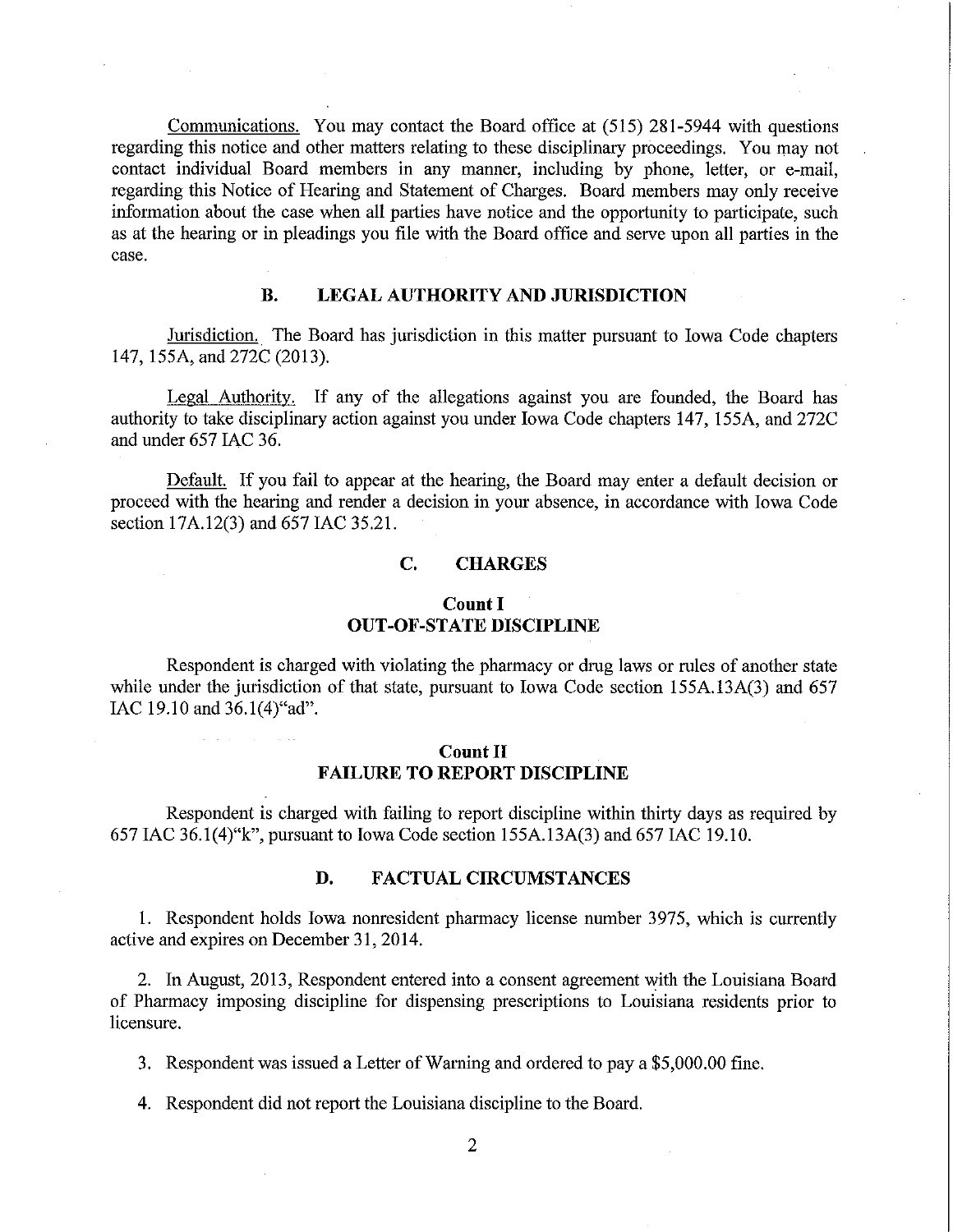#### **E. SETTLEMENT**

This matter may be resolved by settlement agreement. The procedural rules governing the Board's settlement process are found at 657 IAC 36.6. If you are interested in pursuing settlement in this matter, please contact Assistant Attorney General Laura Steffensmeier at (515) 281-6690.

# **F. FINDING OF PROBABLE CAUSE**

On this  $\partial l_4 h$  day of  $\partial u_4$ ,  $\partial l_1$ , the Iowa Board of Pharmacy found probable cause to file this Notice of Hearing and Statement of Charges.

JAMES MILLER, Vice-Chairperson Iowa Board of Pharmacy 400 SW Eight Street, Suite E Des Moines, Iowa 50309-4688

cc: Laura Steffensmeier Assistant Attorney General Hoover Building, 2<sup>nd</sup> Floor Des Moines, IA 50319

#### PROOF OF SERVICE

The undersigned certifies that the foregoing instrument was served upon Respondent to the above cause by:<br>(b) personal service  $\chi$  first class mail

- 
- certified mail, return receipt requested  $\ell$  ) facsimile
- Article Number 9 l 7 l 999991703239255349
- Article Number 9171999991703239255349 ()<br>on the 271 h day of  $0.0024$ , 2014.
- 
- 
- . other \_\_\_\_\_\_\_\_\_

I declare that the statements above are true to the best of my information, knowledge and belief.

Orthue S.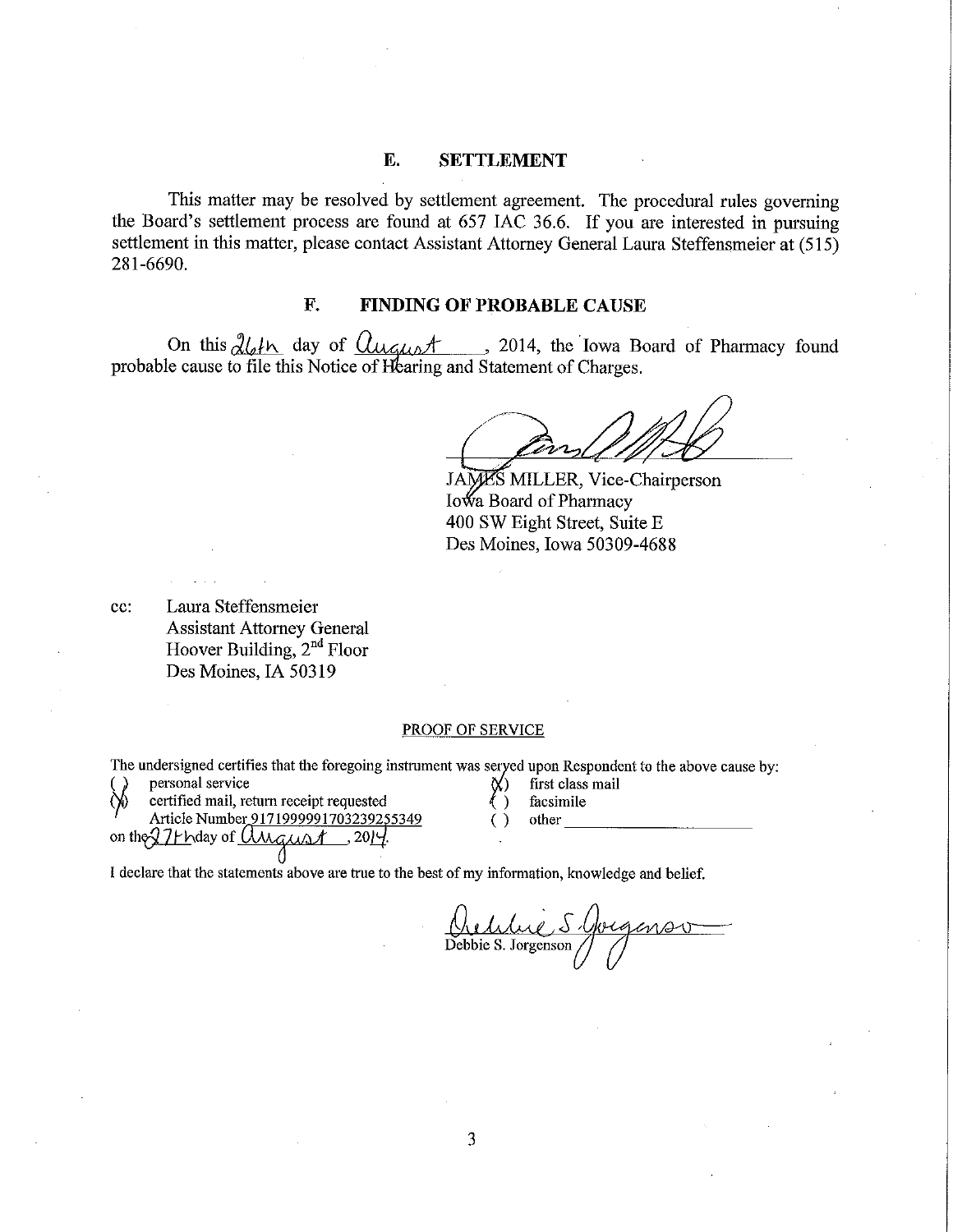#### **BEFORE THE IOWA BOARD OF PHARMACY**

| Re:                             |  |
|---------------------------------|--|
| Nonresident Pharmacy License of |  |
|                                 |  |
| <b>BELMAR PHARMACY</b>          |  |
| License No. 3975,               |  |
| Respondent.                     |  |

CASE NO. 2014-85

# ) **SETTLEMENT AGREEMENT BELMAR PHARMACY** ) **AND FINAL ORDER**

Pursuant to Iowa Code sections 17A.10 and 272C.3(4) (2013), the Iowa Board of Pharmacy ("Board") and Belmar Pharmacy ('"Respondent") enter inlo the lollowing Settlement Agreement to settle a contested case currently pending before the Board.

The allegations contained in a Statement of Charges against Respondent shall be resolved without proceeding to hearing, as the Board and Respondent stipulate as follows:

- I. The Board has jurisdiction over the parties and the subject matter ol' these proceedings.
- 2. A Statement of Charges was filed against Respondent on August 26, 2014. A contested case hearing on the matter is currently set for November 18, 2014.
- 3. Respondent admits the allegations, and acknowledges that, if proven in a contested case proceeding, the allegations would constitute grounds for the discipline described herein.
- 4. Upon the Board's approval of this Settlement Agreement and Final Order, Respondent is hereby **CITED** for out-of-state discipline and failing to report out-of-state discipline and **WARNED** that Respondent's failure to comply with the laws governing the practice of pharmacy in the future could result in further discipline.
- 5. Respondent agrees to pay a civil penalty in the amount of one-thousand dollars (\$1000). This civil penalty shall be made payable to the Treasurer of Iowa and mailed to the Executive Director of the Board within thirty (30) days of the Board's approval of this Settlement Agreement and Final Order. All civil penalty payments shall be deposited into the Stale of Iowa general fund.
- 6. Respondent agrees to report any discipline to the Board within thirty  $(30)$  days, as required hy 657 IAC 36.1(4)"k".
- 7. This Settlement Agreement is the resolution of a contested case. 13y entering into this Settlement Agreement. Respondent waives all rights to a contested case hearing on lhc allegations contained in the Statement of Charges, and waives any objections to this final Order.
- 8. Respondent is freely and voluntarily entering into this Settlement Agreement.
- 9. Respondent acknowledges that it has a right to be represented by counsel on this matter.
- 10. The State's legal counsel may present this Settlement Agreement to the Board *ex parte*.